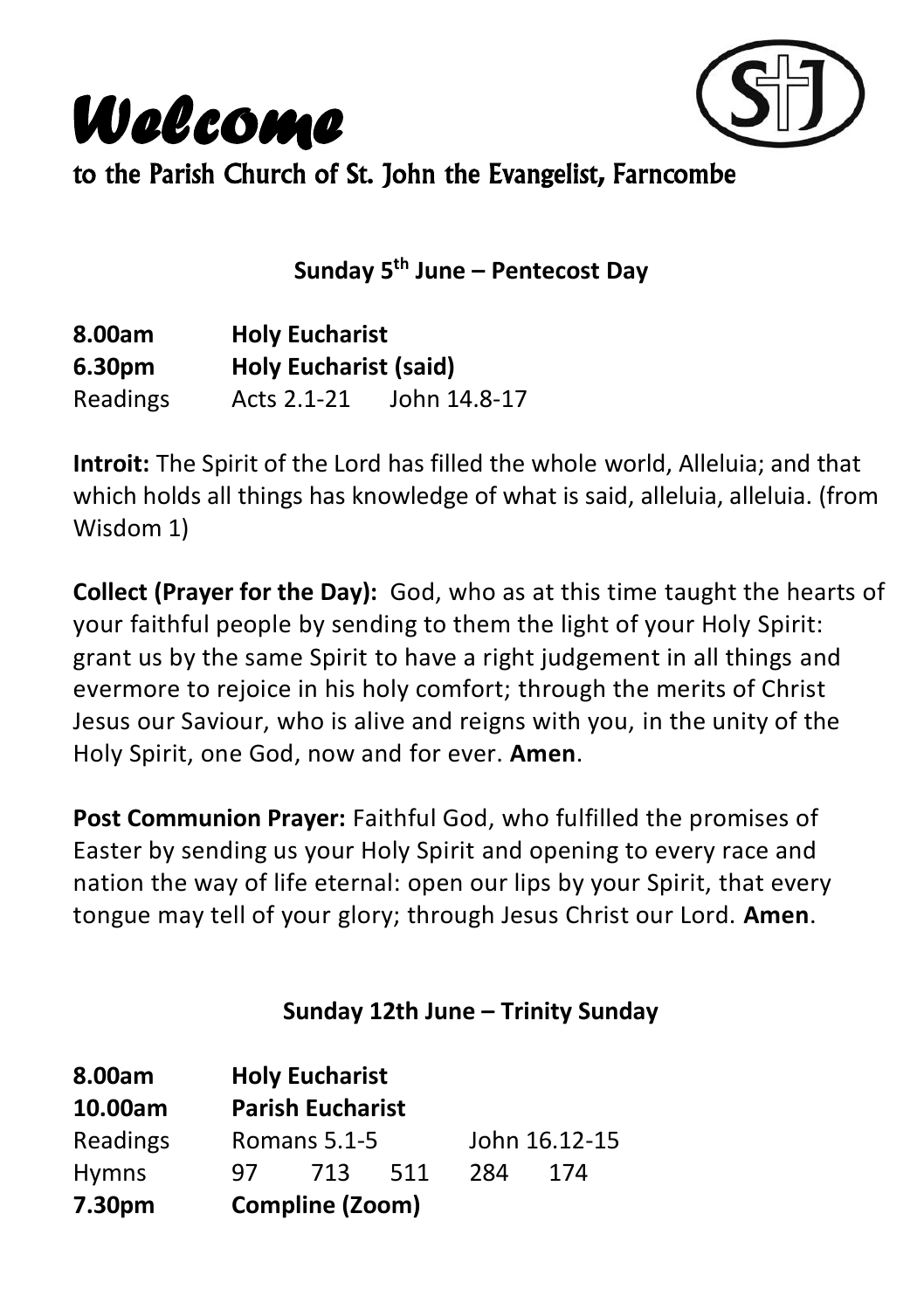## **Prayer Suggestions**

| The World:                | The war in Ukraine                                   |
|---------------------------|------------------------------------------------------|
| <b>The Global Church:</b> | The Church of Southern Africa, and Thabo Makgoba     |
|                           | the Archbishop of Cape Town                          |
| <b>The Diocese:</b>       | Mission Societies including the United Society which |
|                           | we support                                           |
| The Deanery:              | The parish of Busbridge, its incumbent Simon Taylor  |
|                           | (also Area Dean), and Hambledon church, and          |
|                           | Simon Willetts the priest-in-charge                  |
| The Parish:               | Churches Together, and the other Christian           |
|                           | communities of this area                             |

#### **Those who are sick or in need of prayer**

| Barry Butcher | Edouard le Maistre | Chris Tucker   |
|---------------|--------------------|----------------|
| Sophie        | Steve Ferrin       | Jennifer Smith |

| Those who have died recently |                       |  |
|------------------------------|-----------------------|--|
| Keith Powell                 | <b>Ashley Roberts</b> |  |
|                              |                       |  |

## **Anniversaries of death**

Reg Noakes Sylvia Mitchell Dot Mullard

*Please also pray for Florence Cubitt, due to be baptised on Saturday 11th , her parents and godparents.*

| <b>Within the Parish</b> | <b>Sunday</b>   | <b>Wyatts Close</b>       |  |
|--------------------------|-----------------|---------------------------|--|
|                          | Monday          | Allingham Court           |  |
|                          | Tuesday         | <b>Barnes Road</b>        |  |
|                          | Wednesday       | <b>Badgers Close</b>      |  |
|                          | <b>Thursday</b> | <b>Binscombe Lane</b>     |  |
|                          | Friday          | <b>Binscombe Crescent</b> |  |
|                          | Saturday        | <b>Binscombe Village</b>  |  |
|                          |                 |                           |  |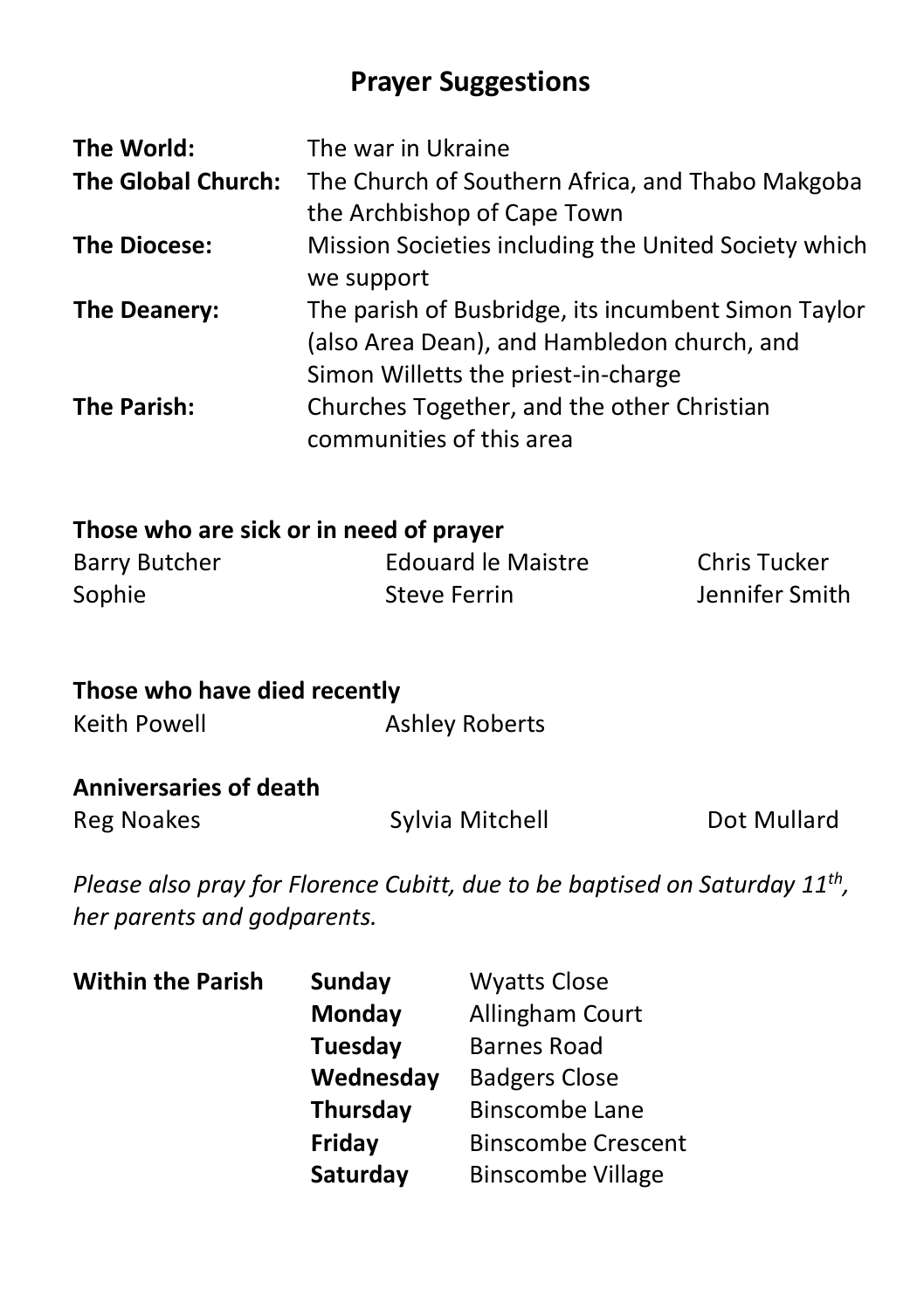## **This Week**

|               |                                    | Starts @           |                |
|---------------|------------------------------------|--------------------|----------------|
| Monday 6th    | St Edmunds Toddler Group           | 10.30am            | Church Room    |
| Tuesday 7th   | Slimming World 9.30am, 5.30pm, 7pm |                    |                |
|               | Midweek Eucharist                  | 10.30am            | Lady Chapel    |
|               | Funeral - Ashley Roberts RIP       | 2.00pm             | Church         |
|               | <b>Helpful Habits</b>              | 7.30pm             | Lady Chapel    |
| Wednesday 8th | Townswomen's Guild                 | 10am               | Church Room    |
|               | Pilates                            | 10.00am            | Church         |
|               | <b>Balance Class</b>               | 11.15am            | Church         |
|               | MU                                 | 2.30pm             | Church Room    |
|               | Church Club                        | 3.00 <sub>pm</sub> | Infants School |
|               | Pilates                            | 6.30 <sub>pm</sub> | Church Room    |
|               | Dance Class                        | 7.45pm             | Church Room    |
| Thursday 9th  | Rainbows                           | 3.45pm             | Church Room    |
|               | Dance Class                        | 5.15pm             | Church Room    |
|               | <b>Big Group Sing</b>              | 7.30pm             | Church         |
| Friday 10th   | <b>Toddler Group</b>               | 10.30am            | Church Room    |
| Saturday 11th | Organ practice                     | 9.00am             | Church         |
|               | Dance Class                        | 9.00am             | Church Room    |
|               | <b>Balance Class</b>               | 11.15am            | Church Room    |
|               | Baptism - Isla Cubitt              | 1pm                | Church         |
|               | Party                              | 1.30 <sub>pm</sub> | Church Room    |
|               | Roleplaying Games Group            | 6pm                | Church Room    |
|               |                                    |                    |                |